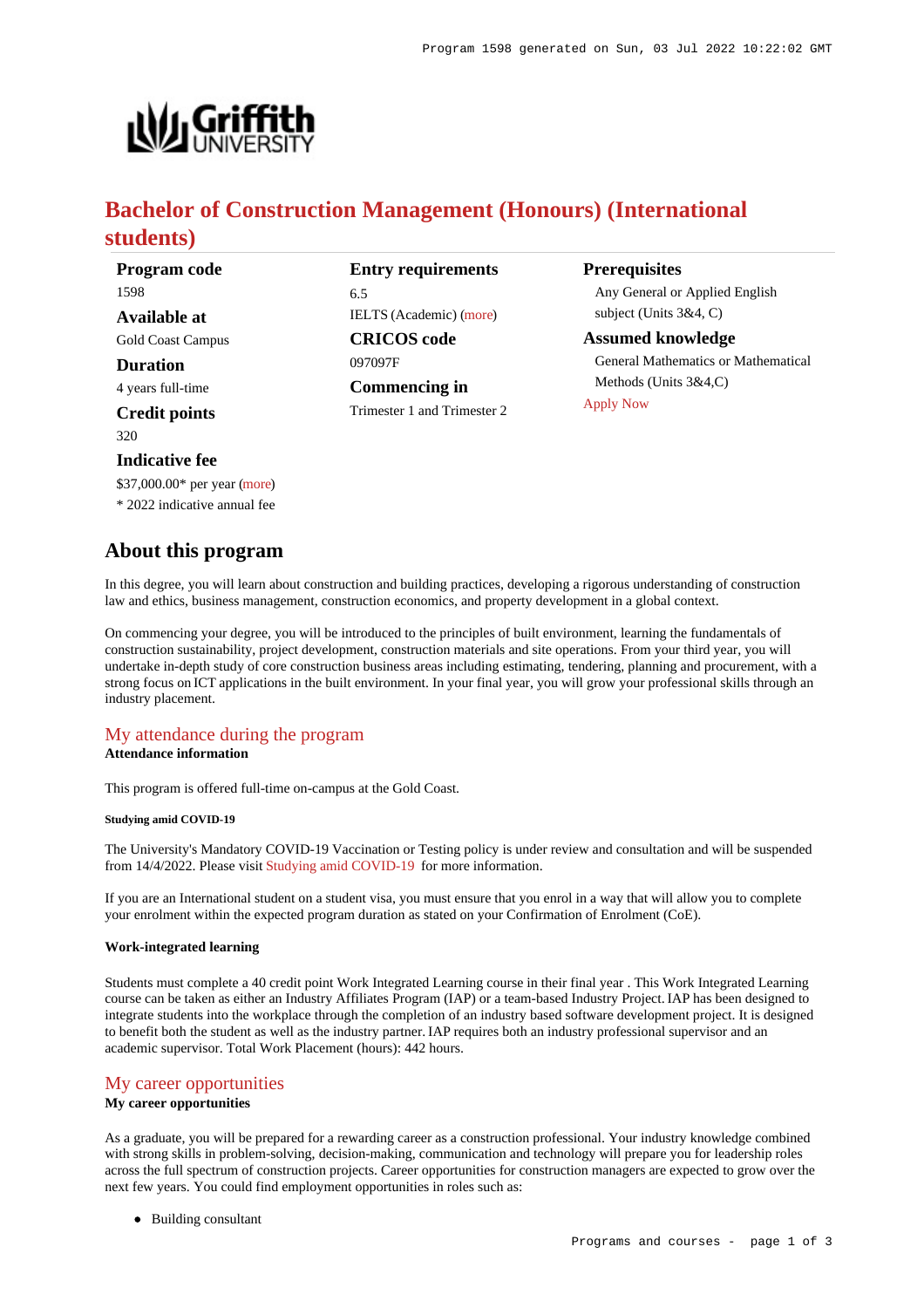- Construction economist
- Construction estimator
- Construction manager
- Construction project manager
- Contract administrator
- Facility manager
- Property developer
- Site manager and site supervisor

# [Program accreditation](https://www148.griffith.edu.au/programs-courses/Program/1598/Overview/International#accreditation)

# **Program accreditation**

The Bachelor of Construction Management (Honours) is provisionally accredited by the [Australian Institute of Building \(AIB\)](https://www.aib.org.au/). The requirements of the [Chartered Institute of Building \(CIOB\)](https://www.ciob.org/) in the UK and the [Australian Institute of Quantity Surveyors](https://www.aiqs.com.au/) [\(AIQS\)](https://www.aiqs.com.au/) have been considered in the development of this degree.

Graduates of the Bachelor of Construction Management (Hons) meet [Queensland Building and Construction Commission's](https://www.qbcc.qld.gov.au/) technical qualification requirements to hold a Builder Open class of licence and a Builder Project Management Services licence subject to demonstrating the required level of industry experience.

# [What are the fees?](https://www148.griffith.edu.au/programs-courses/Program/1598/Overview/International#fees)

# **International students**

An International student is one who is not:

- an Australian or New Zealand citizen or
- a person who has Australian permanent resident status.

#### **Indicative annual tuition fee**

The indicative annual tuition fee is calculated based on a standard full-time study load which is usually 80 credit points (two full-time trimesters).

The indicative annual tuition fee is based on current conditions and available data and should only be used as a guide. These fees are reviewed annually and are subject to change.

#### **Tuition fees**

- An International student pays tuition fees.
- Students are liable for tuition fees for the courses they are enrolled in as at the census date.
- The tuition fee for students who commence their program prior to 2014 is charged according to the approved program fee for the trimester in which the student commenced the program.
- The tuition fee for students who commence their program from 2014 onwards is charged according to the approved program fee for the trimester in which the student is enrolled.

#### **Program fees for the Bachelor of Construction Management (Honours) (1598)**

Fees for this program can be found on the Programs and Courses website in the "Overview and fees" section. Select your commencing year to view your fees.

#### **Changing programs**

If an International student changes to a different program they will be subject to the approved program fee for the trimester in which they are enrolled.

#### **Permanent resident status**

If an **undergraduate student** obtains permanent resident status in Australia after commencing study in a program, and the student can provide evidence of permanent resident status prior to the census date (of the trimester in which they are enrolled), the student will be provided with a domestic fee-paying place.

The student may then apply for a Commonwealth supported place at the next admission period provided that the student satisfies the conditions for transfer from a domestic fee-paying place to a Commonwealth supported place as set out in the [Undergraduate Programs Admission Policy](http://policies.griffith.edu.au/pdf/Undergraduate Programs Admission Policy.pdf).

If a **postgraduate student** obtains permanent resident status in Australia after commencing study in a program, and the student can provide evidence of permanent resident status prior to the census date (of the trimester in which they are enrolled), the student will automatically be considered for a Commonwealth supported place (subject to availability) or a domestic feepaying place as applicable for the program.

If a **research student** obtains permanent resident status in Australia after commencing study in a program, and the student can provide evidence of permanent resident status prior to the census date (of the trimester in which they are enrolled), the student Programs and courses - page 2 of 3